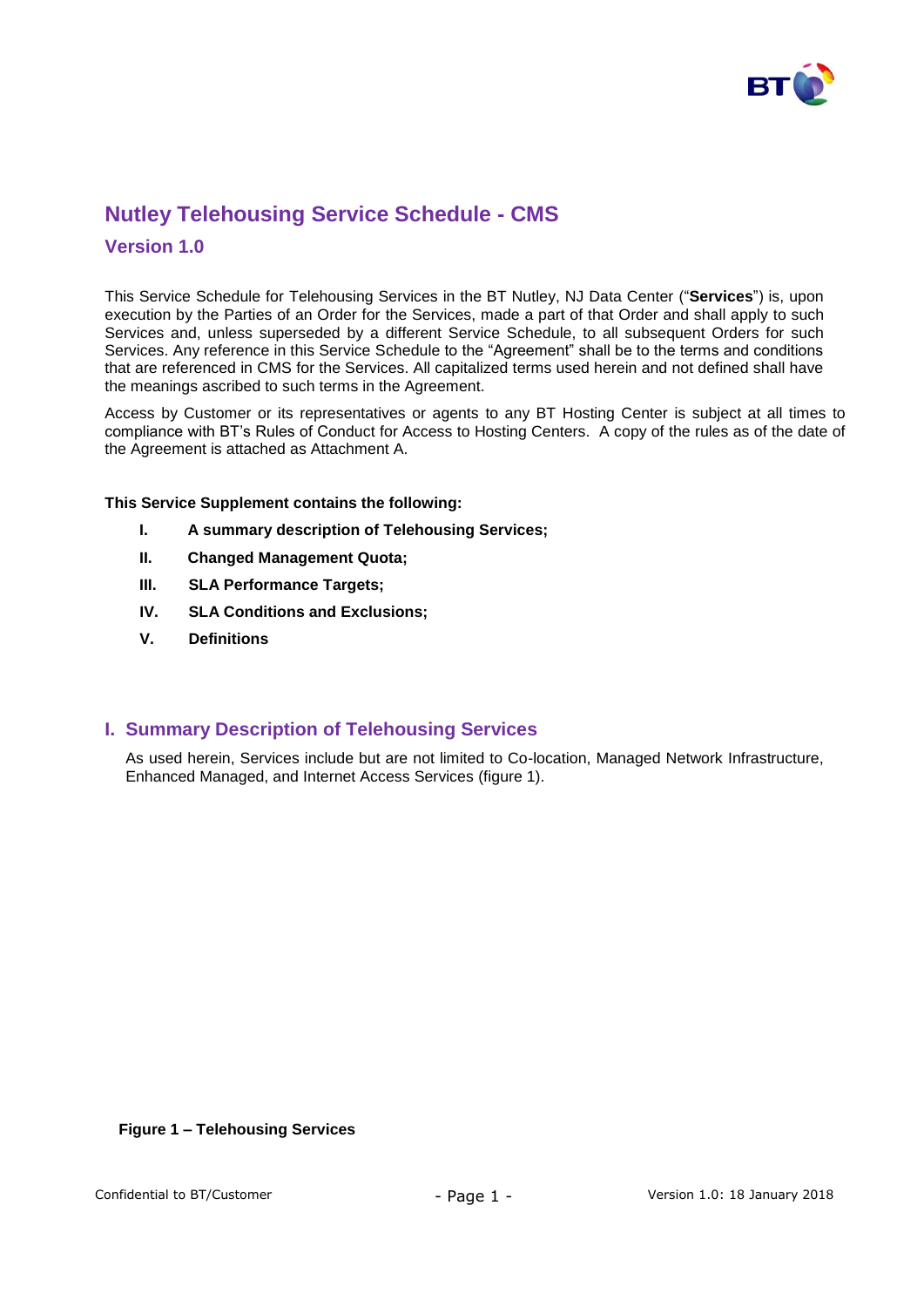

# **II. Changed Management Quota for Telehousing Services**

BT will implement changes to the customer environment as required. The number of changes permitted within a given time period is capped. The change quota for each Service is as follows:

| <b>Co-location Service</b>                                                                     | Unlimited - managed via Remote Hands<br>service        |
|------------------------------------------------------------------------------------------------|--------------------------------------------------------|
| <b>Managed Network</b><br>Infrastructure (MNI) and<br><b>Enhanced Managed Service</b><br>(EMS) | 5 Minor changes per month<br>12 Major changes per year |

Changes are classified as either Minor, which are those that require less than one hour, or Major, which are those that require at least one hour. The change management policy, definitions, procedures, categories and priorities are described further in the **Customer Handover Document** ("CHD").

Additional Charges shall apply to changes in excess of the quotas set forth above.

# **III. SLA Performance Targets for Telehousing Services**

BT provides a performance target (the **"Performance Target"**) in relation to Service Availability (**"SA"**), as set forth in *Appendix A* of this Service Supplement.

SA will be recorded on an exception basis as a result of any problem that fails to meet a Performance Target set forth in *Appendix A*. Determination of the cause and duration of problems and outages shall be within BT's sole discretion. Outages will be measured in units of minutes.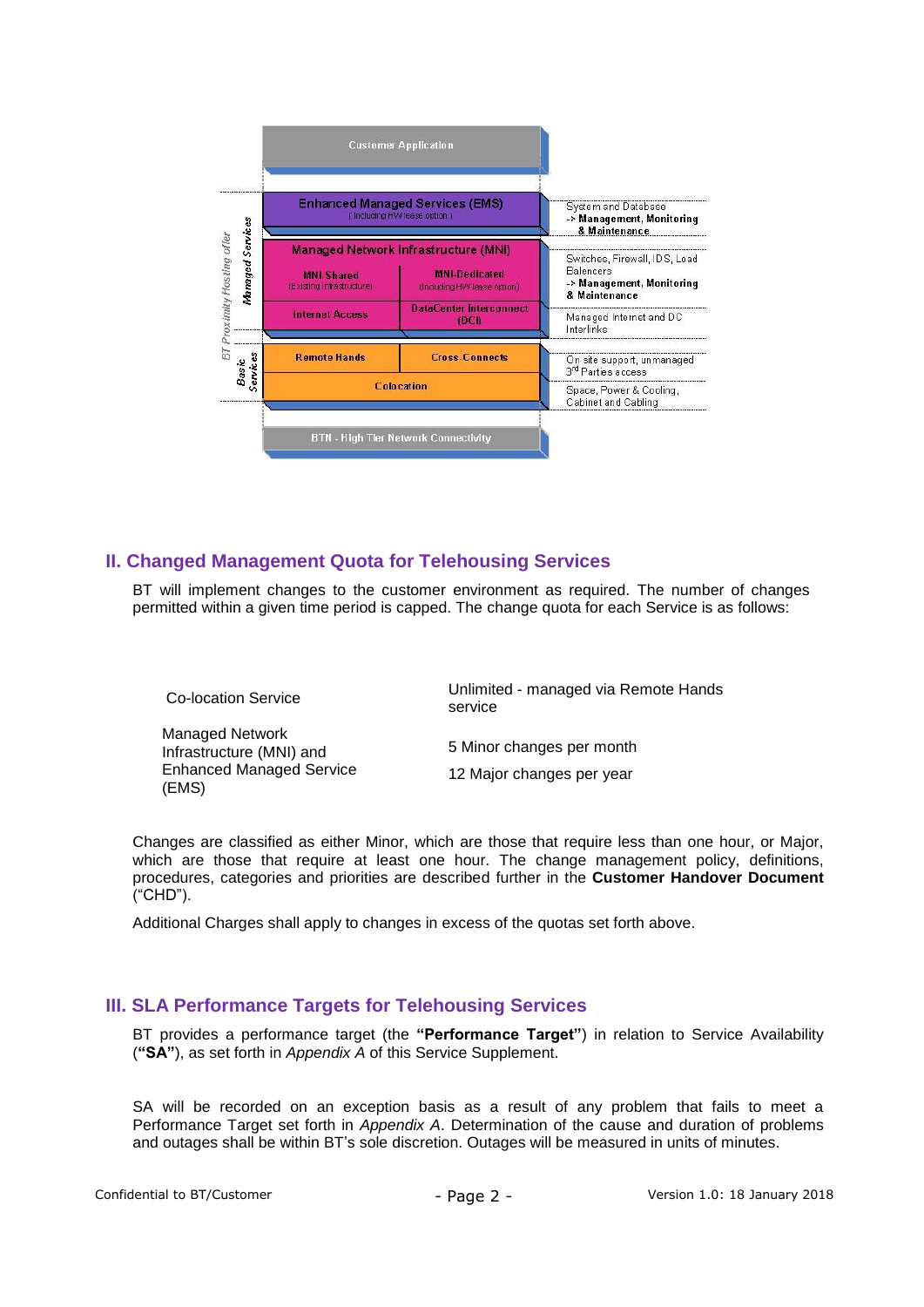If BT fails to meet the Performance Target as stated in *Appendix A*, Customer may claim the service credit associated with the Performance Target, subject to the conditions and exclusions set forth in Section IV. Credits shall be payable in the form of a set-off against future Charges (or solely in the case of a service credit properly payable where there are no future monthly invoices against which the credit could be made, in the form of a cash payment).

Performance Targets are enforceable upon completion of installation of the Service as specified in the Order.

#### **IV. SLA Conditions and Exclusions for Telehousing Services**

This SLA is subject to the following conditions and exclusions:

- 1. The service credits are Customer's sole and exclusive remedy for any and all nonperformance of any aspects of the delivery of Hosting Services, including but not limited to BT's failure to meet Performance Targets.
- 2. Service credits will only be due to the BT customer that is paying the Monthly Charge for the Service.
- 3. In no event will total service credits due under this SLA in any calendar month, with respect to any Service, exceed fifty percent (50%) of the Monthly Charge for the applicable Service for that month.
- 4. Credits under this SLA must be claimed by Customer in writing within sixty (60) days following the end of the month in which Customer believes the relevant Performance Target was not achieved. Within twenty (20) business days following receipt of the claim, BT will confirm in writing to Customer the amount of the credit, if any, from reports generated by BT. The amount of credit, if any, calculated by BT and confirmed in writing to Customer shall be the final definitive assessment of the credit payable.
- 5. The Performance Targets apply only from the first full month following the In-Service Date of the Service.
- 6. Notwithstanding any other provision of this SLA to the contrary, in no event shall Customer be entitled to receive credits for non-achievement of any Service or any Performance Targets if caused by or resulting from:
	- i. the occurrence of any event of Force Majeure;
	- ii. the exercise of any right of BT to cancel, terminate or suspend Service;
	- iii. any Scheduled Downtime or changes agreed to by the Parties; or
	- iv. any act or omission of Customer or any of Customer's, employees, officers, subcontractors, agents or users, including without limitation, (A) a delay caused by incomplete or inaccurate order information supplied by Customer or by an approved agent of Customer; (B) a delay caused by changes to the design of the Service to be supplied by BT that were initiated by a change or request from Customer; or (C) Customer's failure to purchase adequate capacity or other services as recommended by BT.

### **V. Definitions**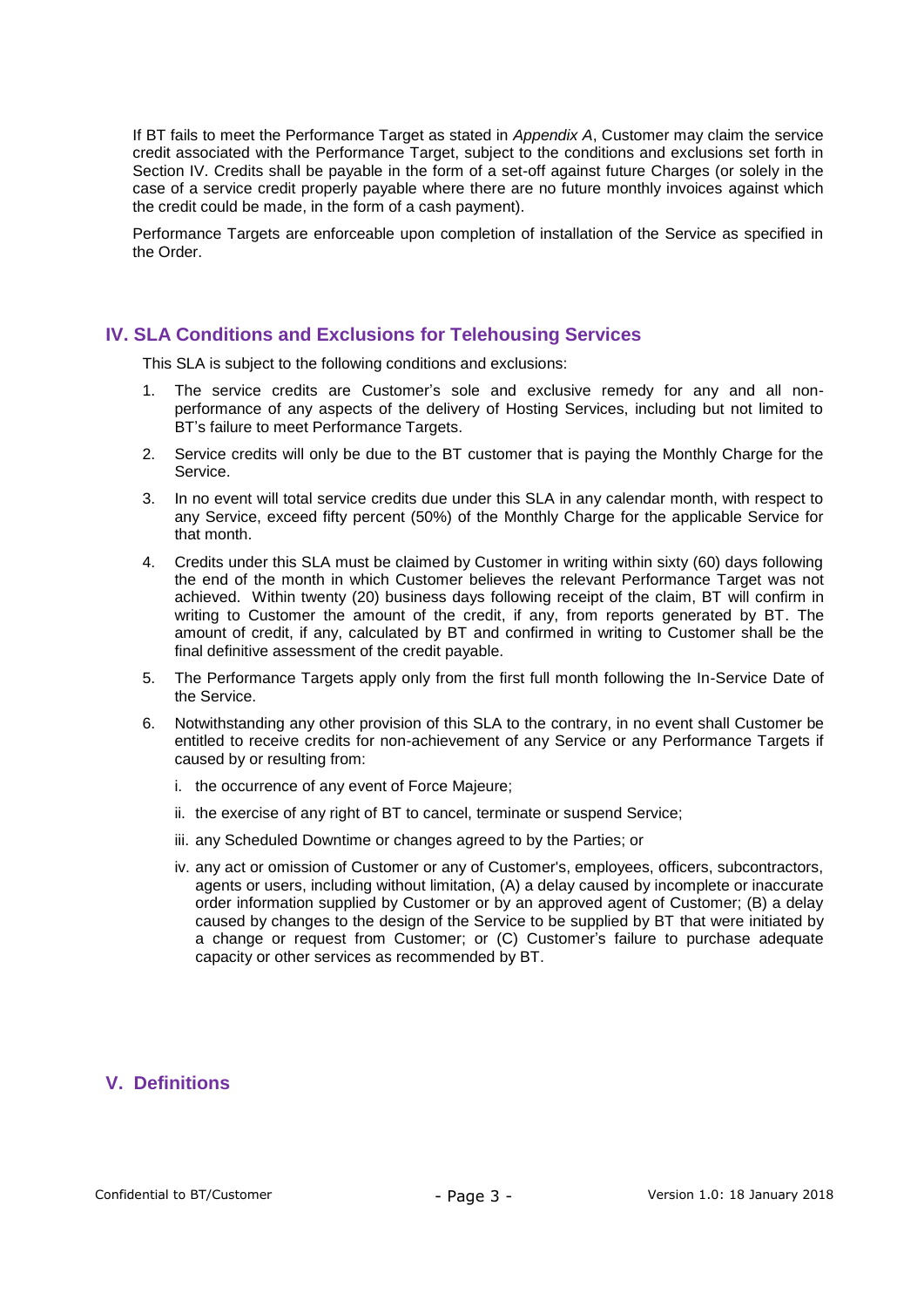| "Scheduled Downtime"   | Maintenance scheduled by BT or any time the Customer<br>requests that the Services are to be disrupted for planned<br>works.                         |  |  |  |
|------------------------|------------------------------------------------------------------------------------------------------------------------------------------------------|--|--|--|
| "Measurement Period"   | Equals a calendar month for the purpose of defining the<br>period of measurement for reporting SLA.                                                  |  |  |  |
| "Customer Environment" | The servers and associated equipment and software that<br>are exclusive to the Customer for the purpose of<br>performing the Customer's application. |  |  |  |

| Copyright<br>Owner      | ©BT 2018. All Rights Reserved. Any unauthorized use, duplication, or<br>disclosure is prohibited by law and may result in prosecution. |
|-------------------------|----------------------------------------------------------------------------------------------------------------------------------------|
| Version                 | 1.0 CMS                                                                                                                                |
| <b>Publication Date</b> | 18 January 2018                                                                                                                        |
| Document Type           | Service Schedule – Telehousing Services                                                                                                |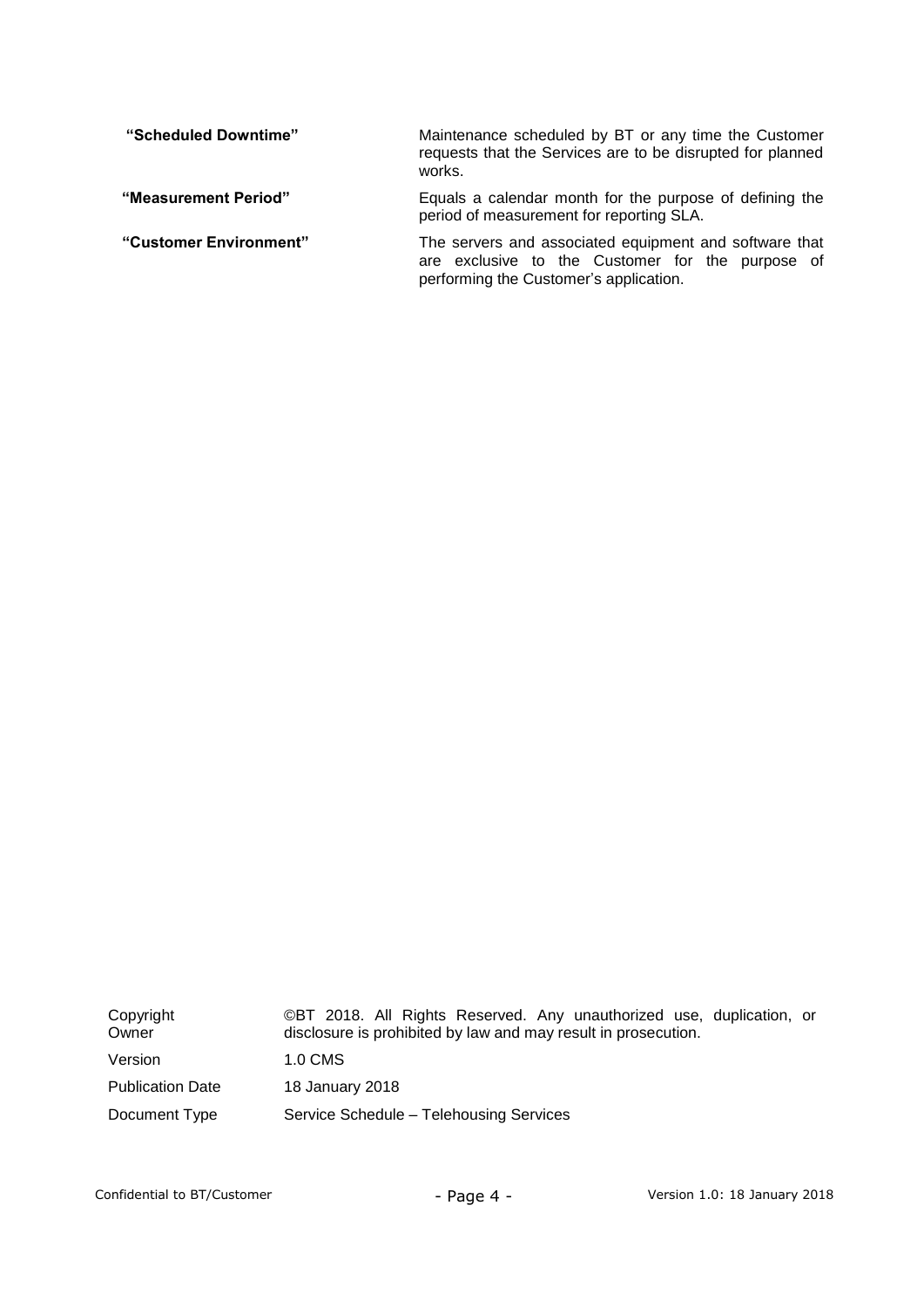# **Appendix A: SLA Performance Targets Matrix**

The following table sets out the Performance Targets for Telehousing Services:

| <b>Service</b>                                                                                     | <b>Measurement</b> | <b>Definition</b>                                                                                                                          | <b>Calculation</b>                                                                  | <b>Measurement</b>                             | Performance                                     | <b>Monthly Service</b>                                                                                                                                                                                                 |
|----------------------------------------------------------------------------------------------------|--------------------|--------------------------------------------------------------------------------------------------------------------------------------------|-------------------------------------------------------------------------------------|------------------------------------------------|-------------------------------------------------|------------------------------------------------------------------------------------------------------------------------------------------------------------------------------------------------------------------------|
|                                                                                                    |                    |                                                                                                                                            |                                                                                     | Period /<br><b>Frequency of</b><br>calculation | <b>Targets</b>                                  | <b>Credit</b><br>Percentage                                                                                                                                                                                            |
| <b>Co-location</b><br><b>Service</b>                                                               | Availability       | Measures the up-<br>time of the Hosting<br>Centre.<br>Excludes<br>scheduled<br>downtime.                                                   | (Total<br>$a$ vailability $-$<br>downtime in<br>minutes)/<br>Total<br>availability  | 24x7/<br>Monthly                               | (a) 99.999% or<br>more<br>(b) 99.998<br>or less | (a)<br>No credits.<br>Charges due as<br>invoiced<br>(b) One $(1)$ days<br>credit for each full 30<br>minutes of Outage<br>Time on the affected<br>service. Minutes will<br>be cumulative within<br>each calendar month |
| * Managed<br><b>Network</b><br><b>Infrastructure</b><br>Service (MNI)<br>* Shared and<br>Dedicated | Availability       | Measures the up-<br>time of the<br>applicable LAN,<br>Firewall, Load<br>Balancer or<br>Internet IDS.<br>Excludes<br>scheduled<br>downtime. | (Total<br>$a$ vailability $-$<br>Downtime in<br>minutes) /<br>Total<br>availability | 24x7/<br>Monthly                               | (a) 99.999% or<br>more<br>(b) 99.998<br>or less | (c) No credits.<br>Charges due as<br>invoiced<br>(d) One (1) days<br>credit for each full 30<br>minutes of Outage<br>Time on the affected<br>service. Minutes will<br>be cumulative within<br>each calendar month      |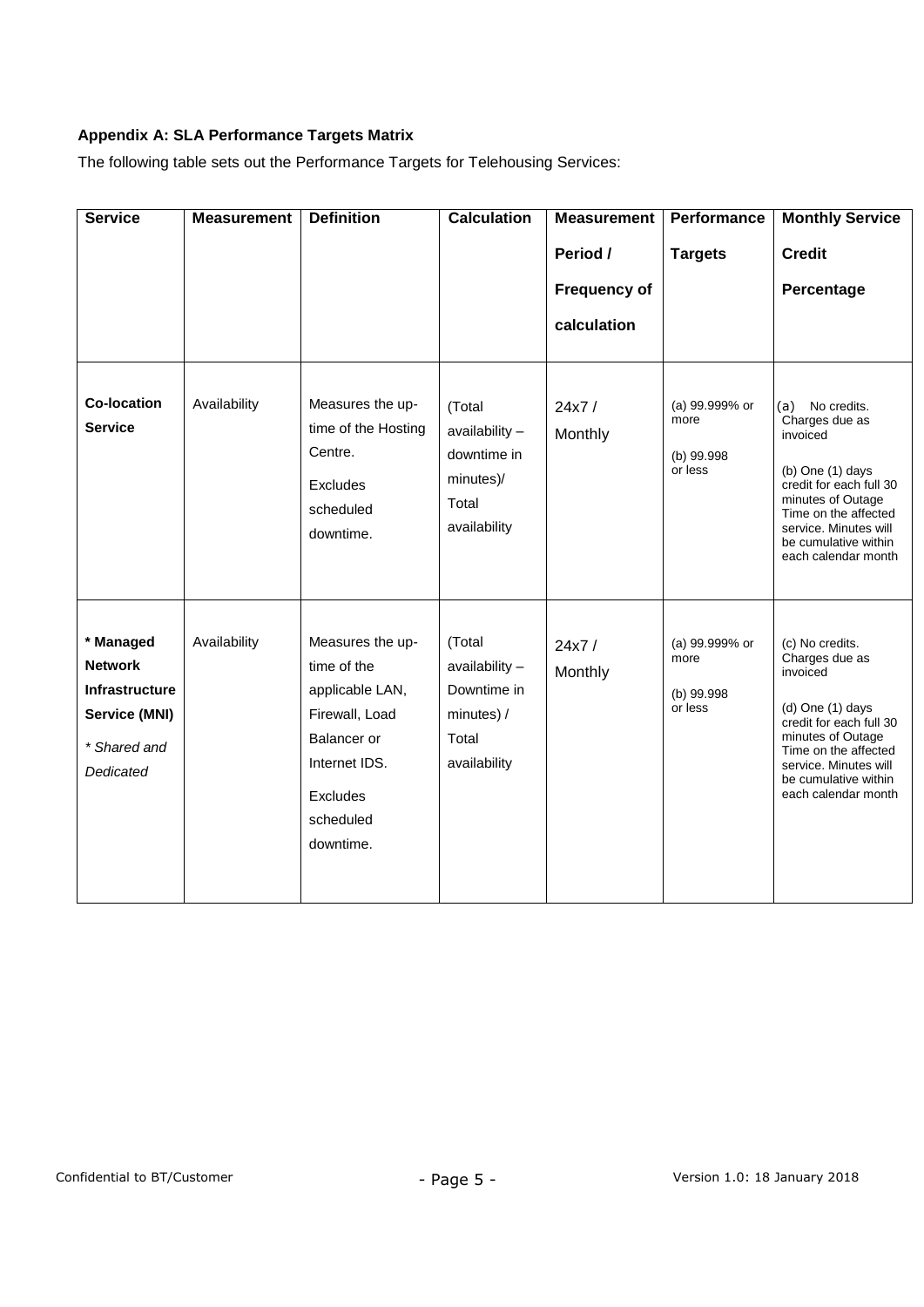| <b>Enhanced</b><br>Managed<br><b>Service</b><br>(EMS) | Availability | Measures the up-<br>time of the<br>applicable Server<br><b>Operating System</b><br>and Database.<br>Applies to High<br>Availability designs<br>only.<br>Excludes<br>scheduled<br>downtime. | (Total<br>availability -<br>Downtime in<br>minutes)/<br>Total<br>availability | 24x7 / Monthly | (a) 99.999% or<br>more<br>(b) 99.998<br>or less | (a) No credits.<br>Charges due as<br>invoiced<br>(b) One (1) days<br>credit for each full 30<br>minutes of Outage<br>Time on the affected<br>service. Minutes will<br>be cumulative within<br>each calendar month   |
|-------------------------------------------------------|--------------|--------------------------------------------------------------------------------------------------------------------------------------------------------------------------------------------|-------------------------------------------------------------------------------|----------------|-------------------------------------------------|---------------------------------------------------------------------------------------------------------------------------------------------------------------------------------------------------------------------|
| Internet<br><b>Access</b>                             | Availability | Measures the up-<br>time of the Internet<br>service.                                                                                                                                       | (Total<br>availability -<br>Downtime in<br>minutes)/<br>Total<br>availability | 24x7 / Monthly | (a) 99.999% or<br>more<br>(b) 99.998<br>or less | (a) No credits.<br>Charges due as<br>invoiced<br>(b) One $(1)$ days<br>credit for each full 30<br>minutes of Outage<br>Time on the affected<br>service. Minutes will<br>be cumulative within<br>each calendar month |
| <b>Data Center</b><br>Interconnect<br>(DCI)           | Availability | Measures the up-<br>time of the<br>Datacenter<br>Interconnect<br>service.                                                                                                                  | (Total<br>availability -<br>Downtime in<br>minutes)/<br>Total<br>availability | 24x7 / Monthly | (a) 99.999% or<br>more<br>(b) 99.998 or<br>less | (a) No credits.<br>Charges due as<br>invoiced<br>(b) One (1) days<br>credit for each full 30<br>minutes of Outage<br>Time on the affected<br>service. Minutes will<br>be cumulative within<br>each calendar month   |